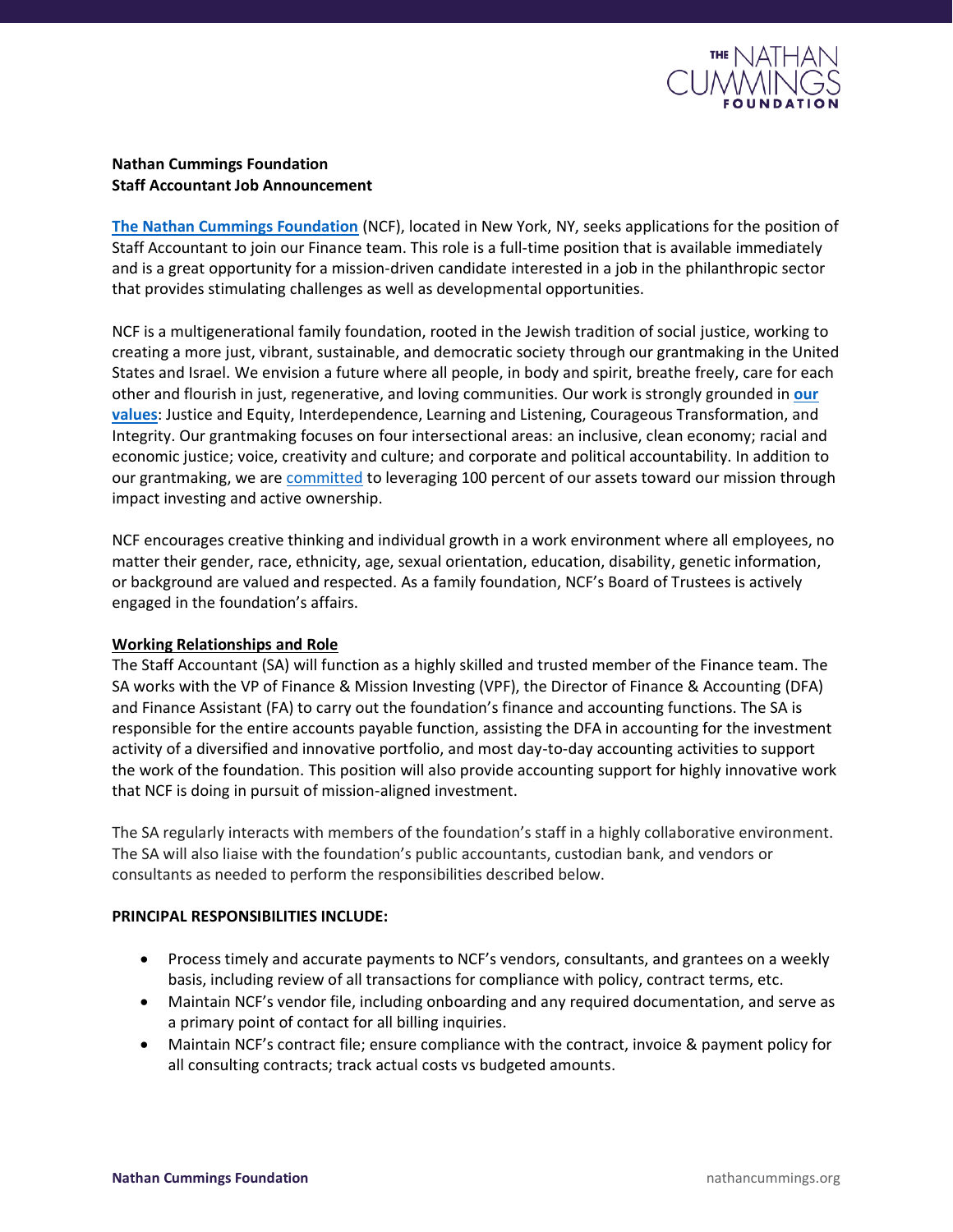

- Assist the Director, Finance & Accounting (DFA) with a timely monthly closing process, including budget-to-actual variance and account analyses; Generate and distribute monthly departmental reports.
- Prepare monthly reconciliations and journal entries for the DFA's review, including:
	- o Prepaid, accruals and payables
	- o Bank accounts
	- o Grants expense and payables
	- o Other balance sheet and income statement accounts as required
- Work closely with the DFA to review and accurately record all investing activity, including:
	- o Download and review monthly reports from the custodian bank
	- $\circ$  Prepare monthly journal entries to record all investment activity for the DFA's review
	- $\circ$  Assist the DFA with preparing reconciliations between custodian statements, investment manager statements and the GL
- Administer the foundation's corporate credit card program and process staff expense reports, including:
	- o Review all staff expense reports for compliance and accuracy (Expensify)
	- $\circ$  Reconcile expense reports with corporate credit card statements each month
	- o Ensure activity is recorded in an accurate and timely fashion in the GL
	- o Follow up with staff members as needed
- Maintain NCF's fixed assets sub-ledger and prepare depreciation entries.
- Assist the DFA and Public Accountants in maintaining compliance with all applicable tax entities, including:
	- o Prepare NCF's annual 1099-MISC reports and file with the IRS
	- o Conduct correspondence with state agencies
	- o Assist with annual business-related filings
- Support the Finance team during NCF's annual audit, including:
	- $\circ$  Prepare schedules as requested by the DFA and Public Accountants from the PBC List
	- $\circ$  Prepare confirmation letters to NCF's bank, investment managers and grantees
	- o Maintain the audit file and provide other information as requested
- Support the Finance team during NCF's annual budget process.
- Support the DFA in making optimal use of the foundation's accounting software (Sage Intacct).
- Assist the DFA with continuous process improvement and documentation.
- Participate in setting priorities and goals for the finance team.
- Perform other duties and assist with ad hoc projects as assigned.

## **Qualifications**

- Bachelor's degree required; Accounting or equivalent area of study preferred.
- Minimum three to five years of general accounting experience with general ledger level of responsibility.
- Must be well-organized, able to multi-task, and possess exceptional attention to detail.
- Must possess high degree of expertise with Microsoft Office suite, especially Excel; previous experience with Sage Intacct, Bill.com, and/or Expensify is a plus.
- Individuals with a background in the non-profit sector and/or an authentic commitment to the foundation's mission are strongly preferred.
- Must be able to handle sensitive information, maintain strict confidentiality and act discretely.